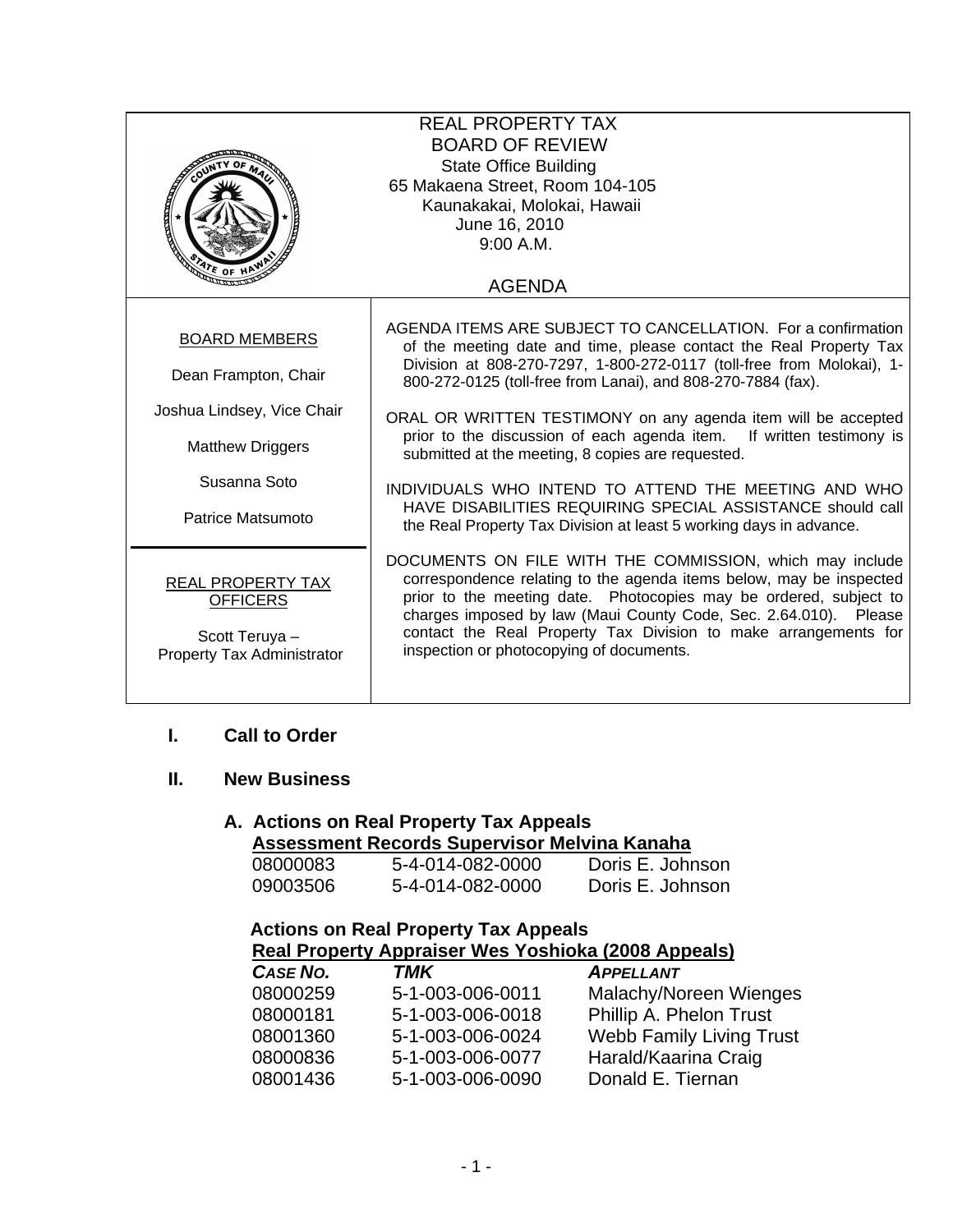# **Real Property Appraiser Wes Yoshioka (2008 Appeals cont'd)**

| CASE NO. | TMK              | <b>APPELLANT</b>                   |
|----------|------------------|------------------------------------|
| 08001018 | 5-1-003-006-0093 | Sullivan/Doering                   |
| 08000245 | 5-1-003-006-0110 | Richard/Judith Lightfoot           |
| 08001287 | 5-1-003-006-0111 | L. Thomas III/Teresa Mitchell      |
| 08000243 | 5-1-003-006-0127 | Terry/Barbara Kyte                 |
| 08001037 | 5-1-003-006-0148 | George T. Williams                 |
| 08000334 | 5-1-003-011-0071 | Rebecca R. Arnold                  |
| 08000797 | 5-1-003-011-0074 | David E. Hubka                     |
| 08001058 | 5-1-003-011-0076 | Richard W. Farris                  |
| 08000686 | 5-1-005-004-0000 | Marjorie Babcock                   |
| 08001165 | 5-1-006-028-0000 | Alfred N. Cuaresma, Jr.            |
| 08001079 | 5-1-006-124-0000 | Gerald M. Anderson                 |
| 08001403 | 5-1-007-045-0000 | Cathleen N. Cataldo                |
| 08001434 | 5-1-007-063-0000 | <b>RES Family Ltd. Partnership</b> |
| 08000607 | 5-1-008-036-0000 | Stanley A. Cascio                  |
| 08001069 | 5-1-008-038-0000 | Crandall/Brenton                   |
| 08000826 | 5-1-004-102-0000 | Jerry Johnson, et al               |
| 08000028 | 5-4-002-013-0009 | Karl/Ruth Johnson Family Trust     |

#### **Real Property Appraiser Wes Yoshioka (2009 Appeals)**

| CASE NO. | <b>TMK</b>       | <b>APPELLANT</b>              |
|----------|------------------|-------------------------------|
| 09002921 | 5-1-003-006-0097 | AOAO of West Molokai Condo    |
| 09004550 | 5-1-003-006-0099 | John/Gayle Flanagan           |
| 09002926 | 5-1-003-006-0109 | Dooley/Jacobs                 |
| 09004989 | 5-1-003-006-0114 | <b>Riggs Family Trust</b>     |
| 09002787 | 5-1-003-013-0014 | Roger/Robyn Kerr              |
| 09002767 | 5-1-003-013-0019 | Paul/Janet Kennedy            |
| 09002757 | 5-1-003-013-0028 | <b>Wayne/Judy Anderson</b>    |
| 09003256 | 5-1-003-013-0051 | Thomas L. Maroney             |
| 09004849 | 5-1-003-013-0116 | <b>Richard/Kathleen Novak</b> |
| 09002811 | 5-1-006-012-0000 | Marlin/Hellyer                |
| 09003569 | 5-1-006-033-0000 | Stephen G. Pillar             |
| 09006140 | 5-1-006-060-0000 | John T. Dalton                |
| 09004499 | 5-1-006-109-0000 | Julie Kay Smith               |
| 09004977 | 5-1-006-144-0000 | Williams/Fessenden            |
| 09002789 | 5-1-008-042-0000 | John P. O'Brien               |
| 09005348 | 5-1-008-051-0000 | <b>Hamner Family Trust</b>    |
| 09006065 | 5-2-012-024-0000 | <b>Cathy Barber</b>           |
| 09003227 | 5-2-029-053-0000 | James F. Gartland             |
| 09002797 | 5-3-001-060-0000 | Jerald/Linda Johnson          |
| 09004828 | 5-3-007-039-0000 | Goodfellow Bros., Inc.        |
| 09006197 | 5-4-017-011-0000 | Stephen V. Legare             |
| 09002792 | 5-4-017-025-0000 | Martha Jean Groenke, et al    |
| 09005816 | 5-4-018-003-0000 | Timothy/Linda Kelly           |
| 09006154 | 5-4-018-008-0000 | Pamela J. White               |
| 09005060 | 5-4-018-022-0000 | John/Karin Gensel             |
| 09004494 | 5-6-004-055-0012 | James/Toby French             |